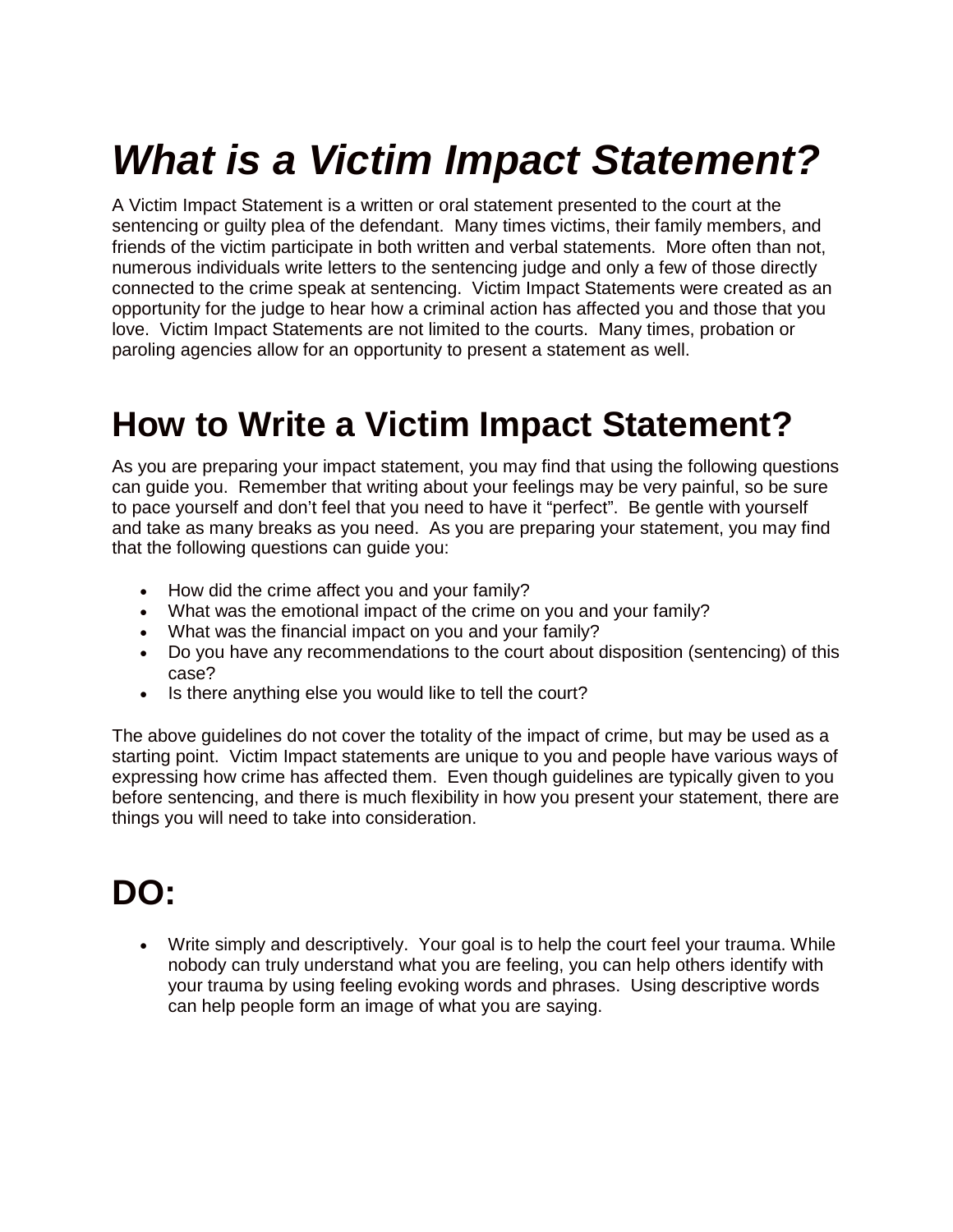# **Example:**

*Every morning when I wake up, I have to remind myself that my attacker won't be able to hurt me today. If I don't tell myself that I simply can't get out of bed. Since I was assaulted I have lost the full function of my right leg. I still have to go to the doctor for physical therapy and they fear that I still won't be able to walk the same. I used to love to run, until my attacker took that away from me. It hurts emotionally and physically to even make it to work in the morning. When I drive past the place that this all happened I try not to shake in fear. I can't sleep most nights without nightmares of my attacker. I so desperately want my life back. The life I had before he took my life away.*

- Do address the judge, or paroling authority, when you speak. You may want to talk directly to the offender. If this is something you want to do, ask permission from the judge first. You can still say what you need regarding the offender through the judge.
- Do ask permission if a picture is part of your statement. More often than not this is allowed, but any visual aids you utilize will need permission from the court first.
- Do write out your statement in advance. Presenting a statement is emotional. You may think you know what you want to say but when the time comes, your emotions could take over and your train of thought is lost. If this occurs, you can read directly from your statement.
- Do have an alternate person that can read your statement in case you cannot finish.

# **DON'T:**

- Don't directly express your anger toward the court or the offender. Your goal is to express your hurt and your pain, not to blame. The blame has already been placed on the offender, so now is the time to talk about what you have been experiencing through your loss.
- Don't use unsuitable language, as it will diminish the effectiveness of your statement.
- Don't describe what you want to happen to the offender in prison. Please do not get descriptive about any harm you would like to see imposed.
- Don't put personal, identifying information in your letter and do not say it verbally in court. This includes your physical address, mailing address, email address and phone number. The offender will be provided copies of all letters submitted. If you state this out loud in court, it will be another opportunity for the offender to contact you in the future.

# **What Happens to my Victim Impact Statement? Do I Have to Read it in Court?**

Preparing and presenting an impact statement in court, or in front of a paroling or probation agency, can be intimidating. If you do not think you can physically stand in front of the